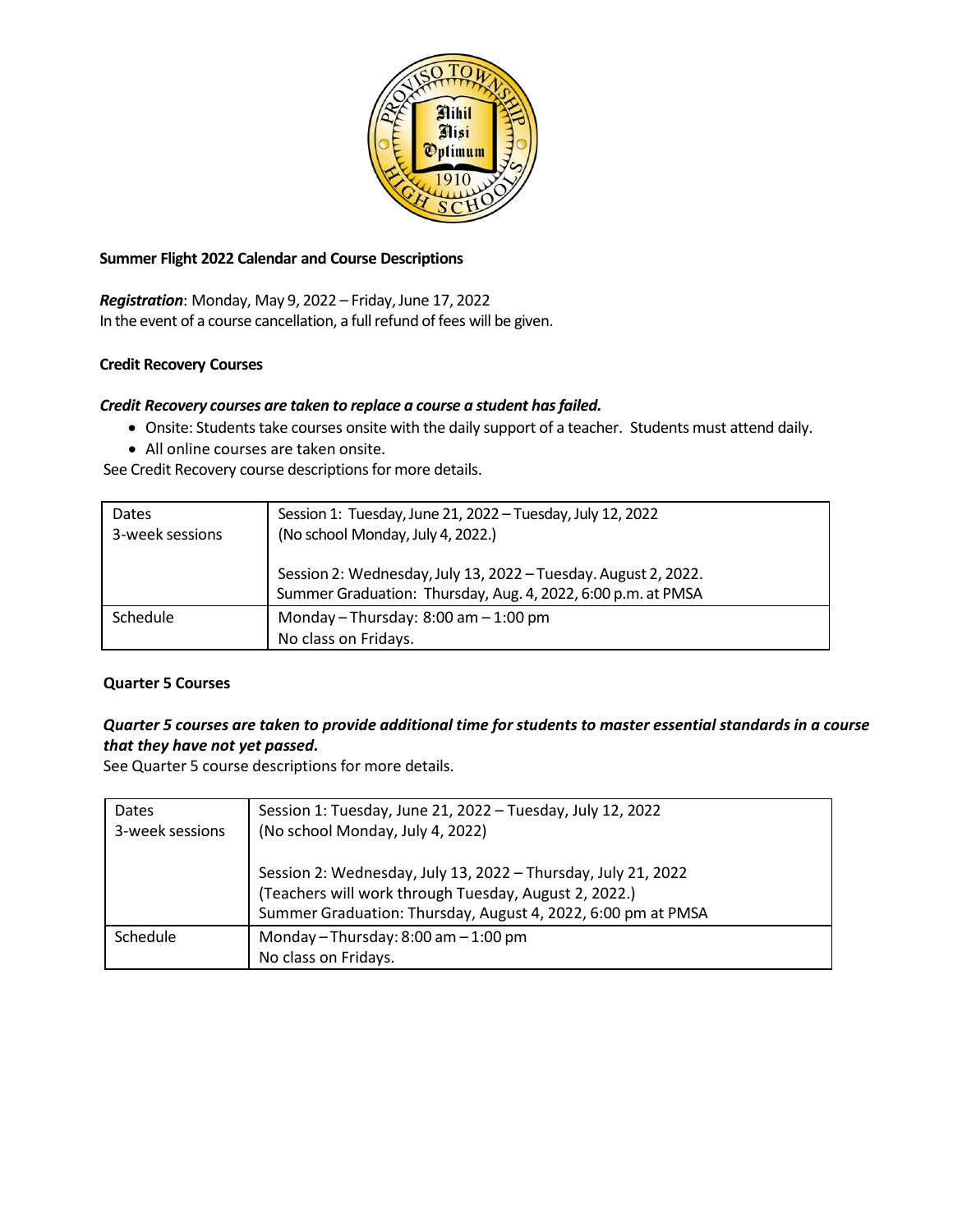### **Original Credit Courses**

# *Original credit refersto coursestaken for the first time. Each course is worth 0.5 or 1.0 credits.*

See Original Credit course descriptions for more details.

| Dates          | Tuesday, June 21, 2022 - Tuesday, July 12, 2022.                |
|----------------|-----------------------------------------------------------------|
| 3-week session | (No school Mon. July 4, 2022.)                                  |
| Schedule       | Monday - Thursday: $8:00$ am $-1:00$ pm<br>No class on Fridays. |

### **Accelerated Math Program**

# *The Accelerated Math Program offers coursesto grades 10-11 from PMSA, PEMSA, and PWMSA students.*

See Accelerated Math course descriptions for more details.

| Dates<br>3-week sessions | Session 1: Tuesday, June 21, 2022 - Tuesday, July 12, 2022.<br>(No school Monday, July 4, 2022) |
|--------------------------|-------------------------------------------------------------------------------------------------|
|                          | Session 2: Wednesday, July 13, 2022 - Tuesday, August 2, 2022                                   |
| <b>Schedule</b>          | Monday - Thursday: $8:00$ am $-1:00$ pm                                                         |
|                          | No class on Fridays.                                                                            |

### **Enrichment Opportunities**

# *EnrichmentOpportunities are designed to provide new skillsin a fun, interactive environment.*

See Enrichment Program descriptions for more details.

| Dates          | Tuesday, June 21, 2022 - Tuesday, July 12, 2022.                |
|----------------|-----------------------------------------------------------------|
| 3-week session | (No school Mon. July 4, 2022)                                   |
| Schedule       | Monday - Thursday: $8:00$ am $-1:00$ pm<br>No class on Fridays. |

# **Extended School Year (ESY) For Students with Individual Educational Plans (IEPs)**

ESY is designed to retain academic, transition, and life skills for students with IEPs throughout the summer months. See the ESY Manual for complete details.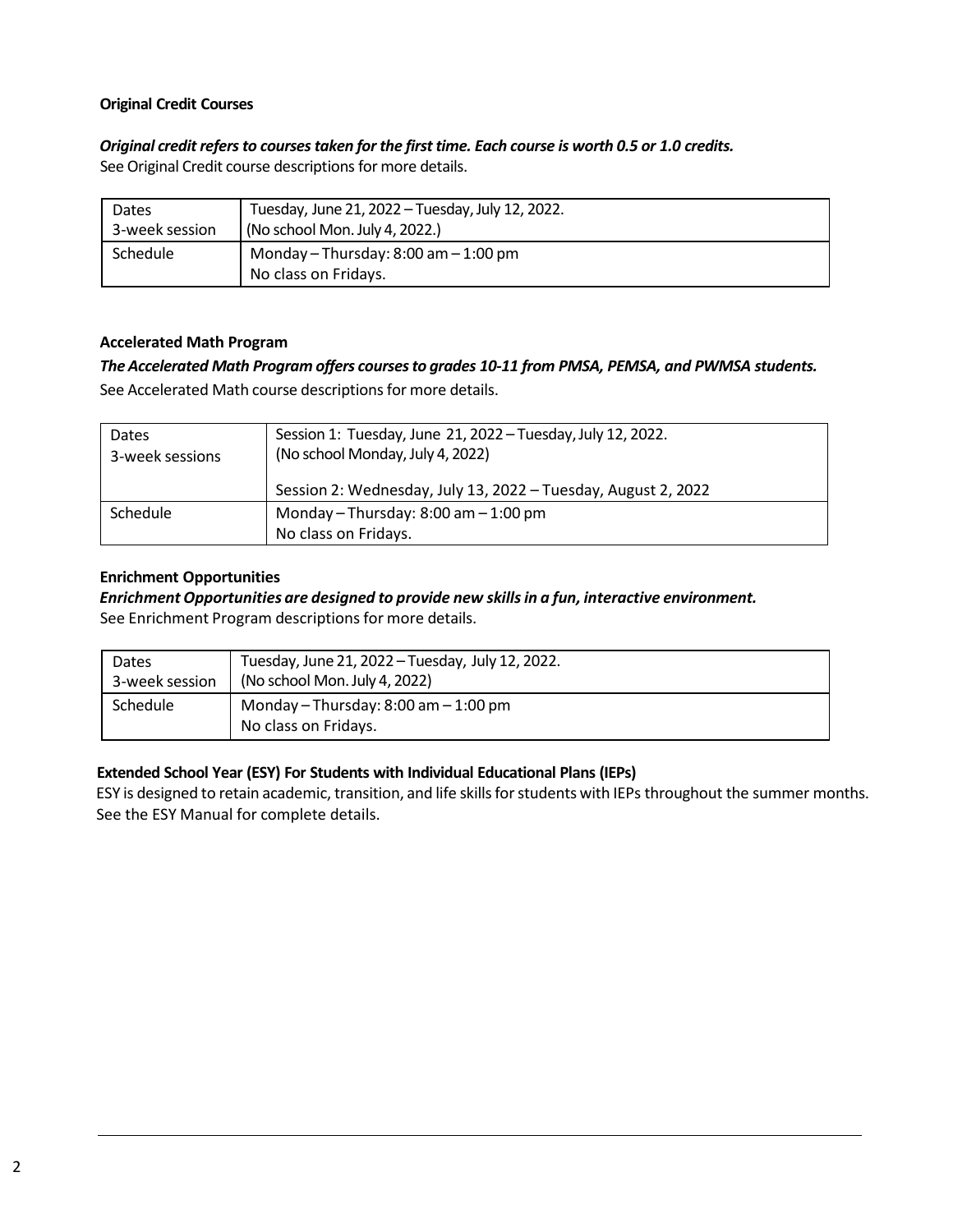#### **COURSE DESCRIPTIONS**



**Credit Recovery Courses** are intended for students who failed one or both semesters of a course and need to recover the credit. These courses are provided by Edgenuity, an online course provider, and supported by Proviso Township High School teachers. Self-paced learning and pretesting allow students to spend more time on what they need and less time on content they've already mastered. The courses meet Illinois State Standards and take approx. 60 hours to complete. Students should complete at least one lesson per day to complete the course by the end of the session.

There are two (2) sessions in which a student may enroll. There is a fee of \$100.00 for each session. If a student is in Session 1 and completes a course by June 28<sup>th</sup>, he/she may request to take an additional course. This course must be completed by the end of the Session 1 end date. Extensions will not be granted. There is no fee for the additional course.

Session 1: Tuesday, June 21, 2022 – Tuesday, July 12, 2022 (No school on Monday, July 4, 2022) Session 2: Wednesday, July 13, 2022 – Tuesday, August 2, 2022 Monday – Thursday from 8:00 am - 1:00 pm

| <b>ENGLISH</b>                                                                                                                                                                                                                                                                                                                                                                                                                                                                                                                            |                                                                                                                                                                                                                                                                                                                                                                                                                                                                                                                                                                                                                                                                                           |  |
|-------------------------------------------------------------------------------------------------------------------------------------------------------------------------------------------------------------------------------------------------------------------------------------------------------------------------------------------------------------------------------------------------------------------------------------------------------------------------------------------------------------------------------------------|-------------------------------------------------------------------------------------------------------------------------------------------------------------------------------------------------------------------------------------------------------------------------------------------------------------------------------------------------------------------------------------------------------------------------------------------------------------------------------------------------------------------------------------------------------------------------------------------------------------------------------------------------------------------------------------------|--|
| English I<br>This freshman-year English course engages students<br>in literary analysis and inferential evaluation of<br>great texts, both classic and contemporary.                                                                                                                                                                                                                                                                                                                                                                      | <b>English II</b><br>Focused on application, this sophomore English course<br>reinforces literary analysis and 21 <sup>st</sup> Century skills with<br>superb pieces of literature and literary nonfiction,<br>application e-resources, and educational interactives.                                                                                                                                                                                                                                                                                                                                                                                                                     |  |
| <b>English III</b><br>This junior-year English course invites students to<br>delve into American literature from early American<br>Indian voices through contemporary works.                                                                                                                                                                                                                                                                                                                                                              | <b>English IV</b><br>This senior-level English course offers a fascinating<br>insight into British literary traditions spanning from<br>Anglo-Saxon writing to the modern period.                                                                                                                                                                                                                                                                                                                                                                                                                                                                                                         |  |
| <b>MATH</b>                                                                                                                                                                                                                                                                                                                                                                                                                                                                                                                               |                                                                                                                                                                                                                                                                                                                                                                                                                                                                                                                                                                                                                                                                                           |  |
| <b>Integrated Math I</b><br>The course begins with a review of relationships<br>between quantities, building from unit conversion<br>to a study of expressions, equations, and<br>inequalities. Students contrast linear and<br>exponential relationships, including a study of<br>sequences and applications such as growth and<br>decay. Students review one-, two-, and multi-step<br>equations, formally reasoning about each step<br>using properties of equality. Students extend this<br>reasoning to systems of linear equations. | <b>Integrated Math II</b><br>This course begins with a brief exploration of radicals<br>and polynomials before delving into quadratic<br>expressions, equations, and functions, including a<br>derivation of the quadratic formula. Students then<br>embark on a deep study of the applications of<br>probability and develop advanced reasoning skills with<br>a study of similarity, congruence, and proofs of<br>mathematical theorems. Students explore right<br>triangles with an introduction to right triangle<br>trigonometry before turning their attention to the<br>geometry of circles and making informal arguments to<br>derive formulas for the volumes of various solids. |  |
| <b>Integrated Math III</b><br>This course synthesizes previous mathematical<br>learning in four focused areas of instruction:<br><b>Statistics</b><br>Polynomial, rational, and radical functions                                                                                                                                                                                                                                                                                                                                         | <b>Statistics</b><br>This fourth-year high school math option provides a<br>comprehensive introduction to data analysis and<br>statistics. Students begin by reviewing familiar data<br>displays through a more sophisticated lens before diving                                                                                                                                                                                                                                                                                                                                                                                                                                          |  |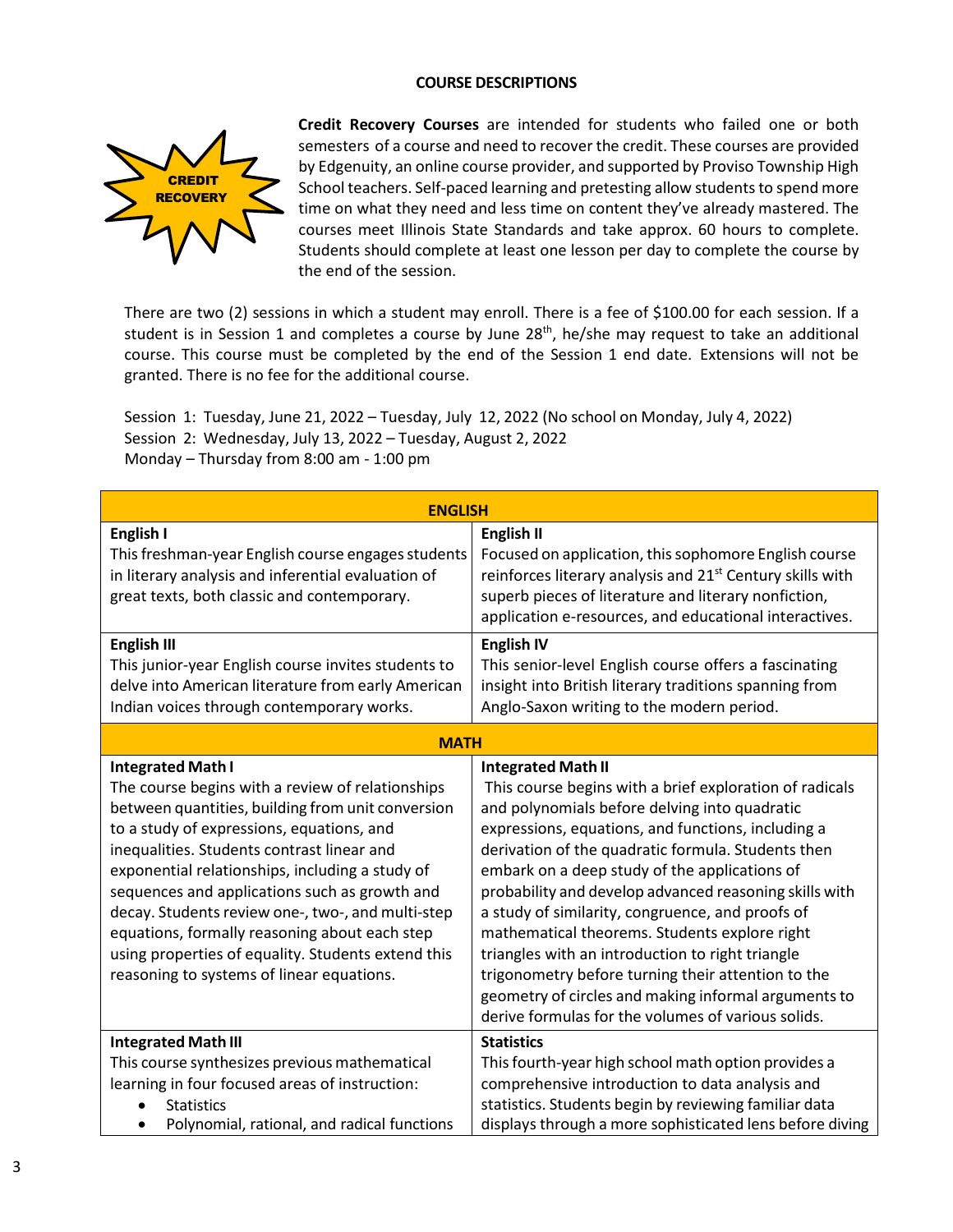| Right-triangle trigonometry                         | into an in-depth study of the normal curve. They then |
|-----------------------------------------------------|-------------------------------------------------------|
| Modeling an array of real-world situations with all | study and apply simple linear regression and explore  |
| the types of functions they have studied, including | sampling and experimentation. Next, students review   |
| work with logarithms to solve exponential           | probability concepts and begin a study of random      |
| equations.                                          | variables.                                            |

| <b>Pre-Calculus</b><br>With an emphasis on function families and their<br>representations, Pre-calculus is a thoughtful<br>introduction to advanced studies leading to<br>calculus. The course briefly reviews linear<br>equations, inequalities, and systems and moves<br>purposefully into the study of functions. Students<br>then discover the nature of graphs and deepen<br>their understanding of polynomial, rational,<br>exponential, and logarithmic functions.                                                                                                                                                                                                                                               | <b>IH Math Studies (PMSA only)</b><br>The primary purpose of this course is to use<br>mathematics as a tool to model real-world phenomena<br>students may encounter daily, such as finance and<br>exponential models. Engaging lessons cover financial<br>topics, including growth, smart money, saving, and<br>installment loan models.                                                                                                                                                                                                                                                              |  |
|-------------------------------------------------------------------------------------------------------------------------------------------------------------------------------------------------------------------------------------------------------------------------------------------------------------------------------------------------------------------------------------------------------------------------------------------------------------------------------------------------------------------------------------------------------------------------------------------------------------------------------------------------------------------------------------------------------------------------|-------------------------------------------------------------------------------------------------------------------------------------------------------------------------------------------------------------------------------------------------------------------------------------------------------------------------------------------------------------------------------------------------------------------------------------------------------------------------------------------------------------------------------------------------------------------------------------------------------|--|
| <b>SCIENCE</b>                                                                                                                                                                                                                                                                                                                                                                                                                                                                                                                                                                                                                                                                                                          |                                                                                                                                                                                                                                                                                                                                                                                                                                                                                                                                                                                                       |  |
| <b>Earth Science</b><br>Students enrolled in this dynamic course explore<br>the scope of Earth sciences, covering everything<br>from basic structure and rock formation to the<br>incredible and volatile forces that have shaped<br>and changed our planet.                                                                                                                                                                                                                                                                                                                                                                                                                                                            | <b>Biology</b><br>This compelling course engages students in the study of<br>life and living organisms and examines biology and<br>biochemistry in the real world. The components include<br>biochemistry, cell biology, cell processes, heredity and<br>reproduction, the evolution of life, taxonomy, human<br>body systems, and ecology. This course includes both<br>hands-on wet labs and virtual lab options.                                                                                                                                                                                   |  |
| Chemistry<br>This rigorous course engages students in the<br>study of the composition, properties, changes, and<br>interactions of matter. The course covers the basic<br>concepts of chemistry and includes eighteen<br>virtual laboratory experiments that encourage<br>higher-order thinking applications, with wet lab<br>options if preferred. The components of this<br>course include chemistry and its methods, the<br>composition and properties of matter, changes and<br>interactions of matter, factors affecting the<br>interactions of matter, electrochemistry, organic<br>chemistry, biochemistry, nuclear chemistry,<br>mathematical applications, and applications of<br>chemistry in the real world. | <b>Physics</b><br>This course acquaints students with topics in classical<br>and modern physics. The course emphasizes conceptual<br>understanding of basic physics principles, including<br>Newtonian mechanics, energy, thermodynamics,<br>waves, electricity, magnetism, and nuclear and modern<br>physics. Throughout the course, students solve<br>mathematical problems, reason abstractly, and learn to<br>think critically about the physical world. The course also<br>includes interactive virtual labs and hands-on lab options,<br>in which students ask questions and create hypotheses. |  |
| <b>SOCIAL STUDIES</b>                                                                                                                                                                                                                                                                                                                                                                                                                                                                                                                                                                                                                                                                                                   |                                                                                                                                                                                                                                                                                                                                                                                                                                                                                                                                                                                                       |  |
| <b>World Civilizations (East and West only)</b><br>This course examines the major events and<br>turning points of world history from ancient times<br>to the present. Students investigate the<br>development of classical civilizations in the Middle<br>East, Africa, Europe, and Asia, and they explore<br>the economic, political, and social revolutions that<br>have transformed human history.                                                                                                                                                                                                                                                                                                                   | <b>U.S. History</b><br>U.S. History is a course that dynamically explores the<br>people, places, and events that shaped early United<br>States history. This course stretches from the Era of<br>Exploration through the Industrial Revolution, leading<br>students through a careful examination of the defining<br>moments that shaped the nation of today.                                                                                                                                                                                                                                         |  |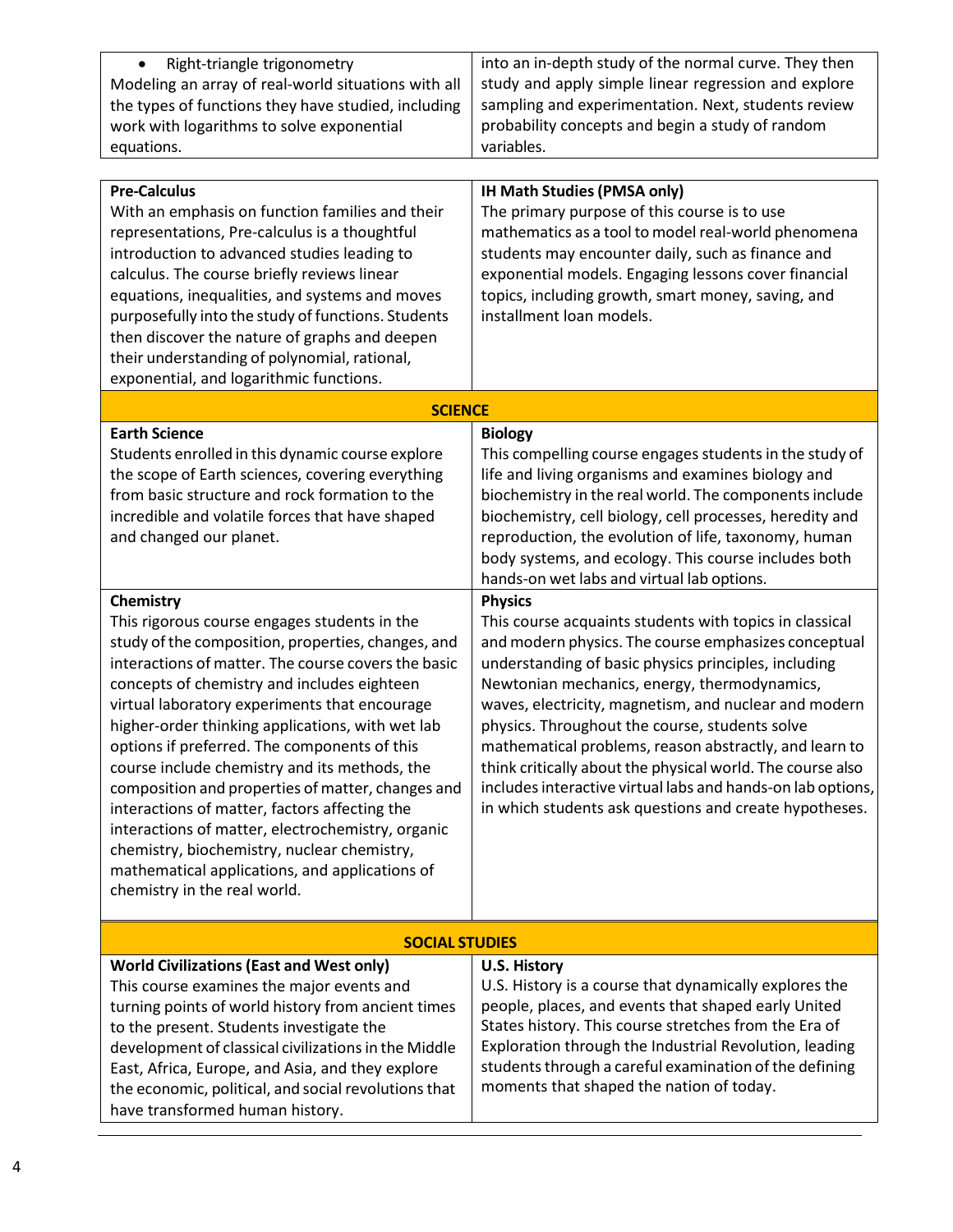| IH American Government (PMSA only)<br>This course invites students to broaden their<br>understanding of how economic concepts apply to<br>their everyday lives, including microeconomic and<br>macroeconomic theory and the characteristics of<br>mixed-market economies, the role of government<br>in a free-enterprise system and the global<br>economy, and personal finance strategies. Through-<br>out the course, students apply critical-thinking skills<br>while making practical economic choices. | Psychology<br>This course introduces high school students to the study<br>of psychology and helps them master fundamental<br>concepts in research, theory, and human behavior.<br>Students analyze human growth, learning, personality,<br>and behavior from the perspective of major theories<br>within psychology, including the biological, psychosocial,<br>and cognitive perspectives. |
|-------------------------------------------------------------------------------------------------------------------------------------------------------------------------------------------------------------------------------------------------------------------------------------------------------------------------------------------------------------------------------------------------------------------------------------------------------------------------------------------------------------|---------------------------------------------------------------------------------------------------------------------------------------------------------------------------------------------------------------------------------------------------------------------------------------------------------------------------------------------------------------------------------------------|
| <b>World Geography (East and West only)</b><br>Designed to introduce students to the study of<br>geography, this course helps students master<br>important concepts in physical and human<br>geography. Comprehensive and organized by<br>region, this course helps students understand the<br>Earth's physical and human diversity.                                                                                                                                                                        | <b>IH Global Studies (PMSA only)</b><br>From the first civilizations through today's society,<br>students will embark on a more rigorous study of our<br>world's history. Students investigate classical<br>civilizations in the Middle East, Africa, Europe, and Asia<br>while exploring the economic, political, and social<br>revolutions that have transformed human history.           |
| <b>HEALTH &amp; PHYSICAL EDUCATION</b><br><b>Health</b>                                                                                                                                                                                                                                                                                                                                                                                                                                                     | <b>Physical Education</b>                                                                                                                                                                                                                                                                                                                                                                   |
| This health offering examines and analyzes various<br>health topics. It places alcohol use, drug use,<br>physical fitness, healthy relationships, disease<br>prevention, relationships, and mental health in<br>the context of the importance of creating a<br>healthy lifestyle. Throughout the course, students<br>examine practices and plans they can implement<br>in order to carry out a healthy lifestyle, and the<br>consequences they can face if they do not follow<br>safe practices.            | Exploring fitness topics such as safe exercise and injury<br>prevention, nutrition, and weight management,<br>consumer product evaluation, and stress management,<br>this course equips high school students with the skills<br>they need to achieve lifetime fitness.                                                                                                                      |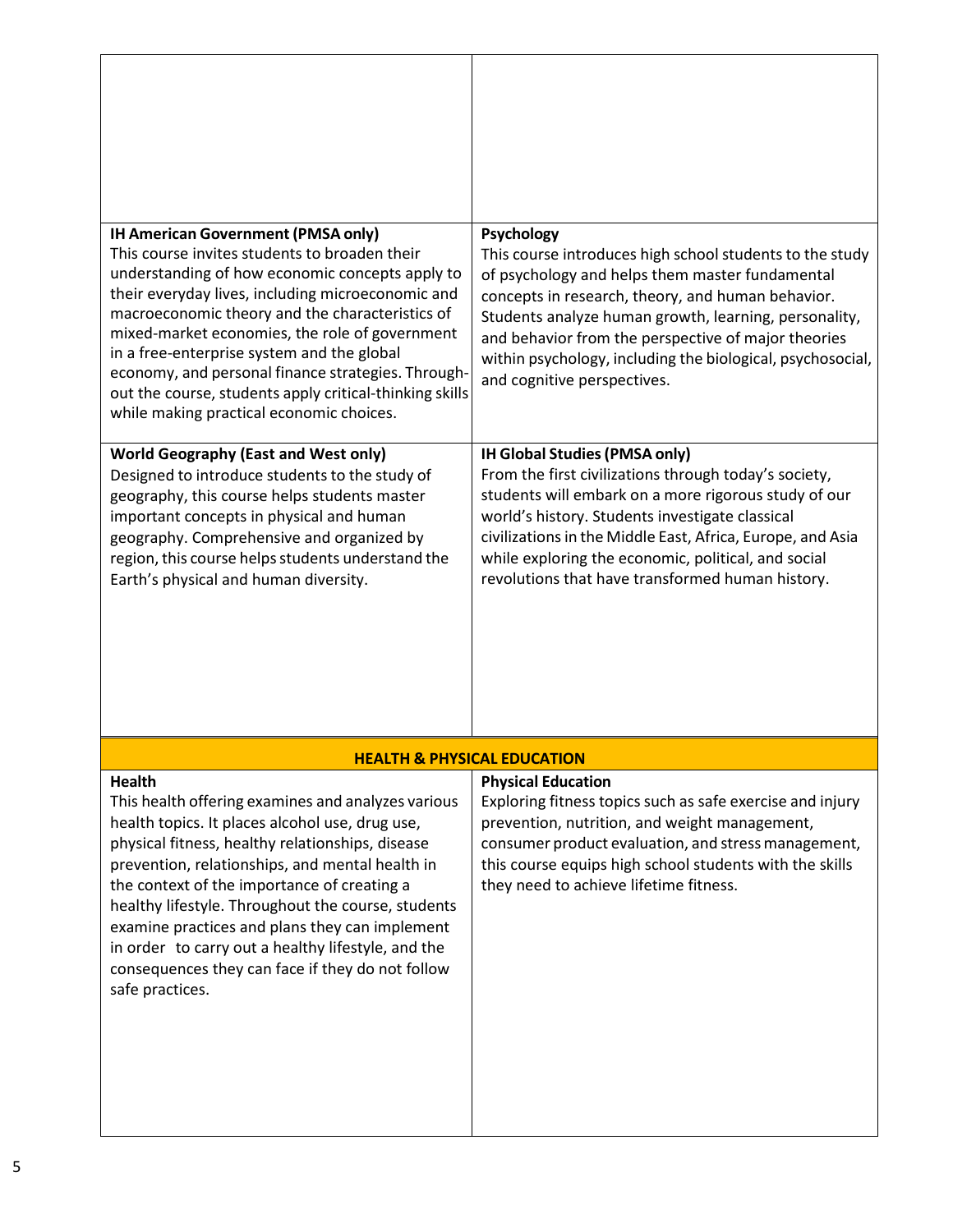| <b>FINE ARTS</b>                                                                                                                                                                                                                                                                                                                                                                                                                                                                                                                                                                                                                                                                                                                  |                                                                                                                                                                                                                                                                                                                                                                                                                                                                                                                                                                                                                                                                                                                                |  |
|-----------------------------------------------------------------------------------------------------------------------------------------------------------------------------------------------------------------------------------------------------------------------------------------------------------------------------------------------------------------------------------------------------------------------------------------------------------------------------------------------------------------------------------------------------------------------------------------------------------------------------------------------------------------------------------------------------------------------------------|--------------------------------------------------------------------------------------------------------------------------------------------------------------------------------------------------------------------------------------------------------------------------------------------------------------------------------------------------------------------------------------------------------------------------------------------------------------------------------------------------------------------------------------------------------------------------------------------------------------------------------------------------------------------------------------------------------------------------------|--|
| Art Foundations A (East and West only)<br>Covering art appreciation and the beginning of art<br>history, this course encourages students to gain an<br>understanding and appreciation of art in their<br>everyday lives. Presented in an engaging format,<br>Intro to Art provides an overview of many<br>introductory themes: the definition of art, the<br>cultural purpose of art, visual elements of art,<br>terminology, and principles of design, and two-<br>and three-dimensional media and techniques.<br>Tracing the history of art, high school students<br>enrolled in the course also explore the following<br>time periods and places: prehistoric art, art in<br>ancient civilizations, and world art before 1400. | Art Foundations B (East and West only)<br>Covering art appreciation and the beginning of art<br>history, this course encourages students to gain an<br>understanding and appreciation of art in their everyday<br>lives. Presented in an engaging format, Intro to Art<br>provides an overview of many introductory themes: the<br>definition of art, the cultural purpose of art, visual<br>elements of art, terminology, and principles of design,<br>and two- and three-dimensional media and techniques.<br>Tracing the history of art, high school students enrolled<br>in the course also explore the following time periods<br>and places: prehistoric art, art in ancient civilizations,<br>and world art before 1400. |  |
|                                                                                                                                                                                                                                                                                                                                                                                                                                                                                                                                                                                                                                                                                                                                   | <b>GENERAL ELECTIVES</b>                                                                                                                                                                                                                                                                                                                                                                                                                                                                                                                                                                                                                                                                                                       |  |
| <b>Personal Finance (Consumer Education)</b><br>This course can be taken to recover consumer<br>education credit. This introductory finance course<br>teaches what it takes to understand the world of<br>finance and make informed decisions about managing<br>finances. Students learn more about economics and<br>become more confident in setting and researching<br>financial goals as they develop the core skills needed<br>to be successful.                                                                                                                                                                                                                                                                              | <b>Career Explorations</b><br>This course prepares students to make informed<br>decisions about their future academic and occupational<br>goals. Through direct instruction, interactive skill<br>demonstrations, and practice assignments, students learn<br>how to assess their own skills and interests, explore<br>industry clusters and pathways, and develop plans for<br>career and academic development.                                                                                                                                                                                                                                                                                                               |  |
| <b>WORLD LANGUAGES</b>                                                                                                                                                                                                                                                                                                                                                                                                                                                                                                                                                                                                                                                                                                            |                                                                                                                                                                                                                                                                                                                                                                                                                                                                                                                                                                                                                                                                                                                                |  |
| French<br>French emphasizes grammar, syntax, vocabulary,<br>and the spoken accent so that students can read,<br>write, speak, and understand the language within<br>predictable areas of need, using customary<br>courtesies and conventions. French culture is<br>introduced through the art, literature, customs,<br>and history of the French-speaking people.                                                                                                                                                                                                                                                                                                                                                                 | <b>Spanish</b><br>This course emphasizes grammar and syntax, vocabulary,<br>and the spoken accent so students can read, write,<br>speak, and understand Spanish using customary<br>courtesies and conventions. Spanish culture is<br>introduced through art, literature, customs, and the<br>history of Spanish-speaking people.                                                                                                                                                                                                                                                                                                                                                                                               |  |
|                                                                                                                                                                                                                                                                                                                                                                                                                                                                                                                                                                                                                                                                                                                                   | <b>CAREER &amp; TECHNICAL</b><br><b>EDUCATION (CTE)</b>                                                                                                                                                                                                                                                                                                                                                                                                                                                                                                                                                                                                                                                                        |  |

 $\mathbf{I}$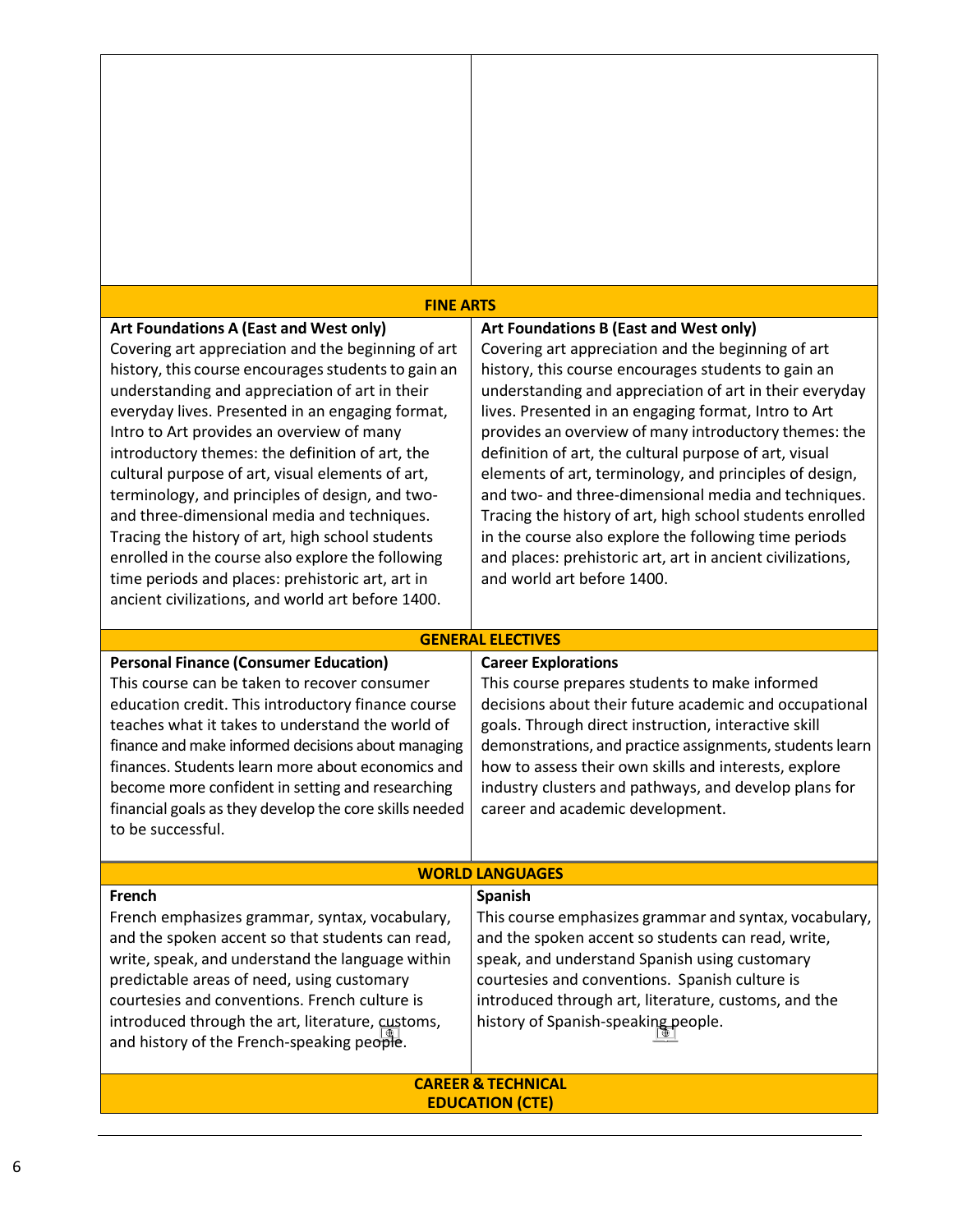| <b>Auto Technology IA</b><br>This course introduces students to the basic skills<br>needed to inspect, maintain, and repair<br>automobiles and light trucks that run on gasoline,<br>electricity, or alternative fuels. Instructional units<br>include engine performance, automotive electrical<br>system, integrated computer systems, lubrication,<br>exhaust and emission control, steering and<br>suspension, fuel systems, cooling system, braking,<br>and power train.                                                                                                                                                                                  | <b>Auto Technology IB</b><br>This course introduces students to the basic skills<br>needed to inspect, maintain, and repair automobiles<br>and light trucks that run on gasoline, electricity, or<br>alternative fuels. Instructional units include engine<br>performance, automotive electrical system, integrated<br>computer systems, lubrication, exhaust and emission<br>control, steering and suspension, fuel systems, cooling<br>system, braking, and power train.                                                                                                                                                                               |
|----------------------------------------------------------------------------------------------------------------------------------------------------------------------------------------------------------------------------------------------------------------------------------------------------------------------------------------------------------------------------------------------------------------------------------------------------------------------------------------------------------------------------------------------------------------------------------------------------------------------------------------------------------------|----------------------------------------------------------------------------------------------------------------------------------------------------------------------------------------------------------------------------------------------------------------------------------------------------------------------------------------------------------------------------------------------------------------------------------------------------------------------------------------------------------------------------------------------------------------------------------------------------------------------------------------------------------|
| <b>Auto Technology II A</b><br>This course is a continuation of and builds on the<br>skills and concepts introduced in Automotive<br>Technology I. This course includes instructional units<br>in alternative fuel systems, computerized<br>diagnostics, new vehicle servicing, automotive<br>heating and air conditioning, transmissions, testing<br>and diagnostics, drive train and overall automobile<br>performance.                                                                                                                                                                                                                                      | <b>Auto Technology II B</b><br>This course is a continuation of and builds on the skills<br>and concepts introduced in Automotive Technology I.<br>This course includes instructional units in alternative fuel<br>systems, computerized diagnostics, new vehicle<br>servicing, automotive heating and air conditioning,<br>transmissions, testing and diagnostics, drive train and<br>overall automobile performance.                                                                                                                                                                                                                                   |
| <b>Digital Literacy &amp; Software Applications A</b><br>This foundation-level course prepares students to<br>use technology in a proficient and responsible<br>manner in school, in the workforce, and in<br>everyday life. The goal of the course is to teach<br>and assess basic computer concepts and skills so<br>that students can use computer technology in<br>everyday life to develop new social and economic<br>opportunities for themselves, their families, and<br>their communities.                                                                                                                                                             | <b>Digital Literacy &amp; Software Applications B</b><br>This foundation-level course prepares students to use<br>technology in a proficient and responsible manner in<br>school, in the workforce, and in everyday life. The goal<br>of the course is to teach and assess basic computer<br>concepts and skills so that students can use computer<br>technology in everyday life to develop new social and<br>economic opportunities for themselves, their families,<br>and their communities.                                                                                                                                                          |
| Students will develop awareness and<br>understanding of software and equipment used by<br>employees to perform tasks in business,<br>marketing, and management. Topics include the<br>following: appropriate and responsible use of<br>technology, computer basics, understanding and<br>navigating the web, security, privacy,<br>collaboration, evaluating content, legal issues,<br>ethical issues, digital citizenship, productivity tools,<br>word processing, spreadsheets, database<br>management, desktop publishing, and careers.<br>Students may be provided with the opportunity to<br>seek industry-recognized digital literacy<br>certifications. | Students will develop awareness and understanding of<br>software and equipment used by employees to perform<br>tasks in business, marketing, and management. Topics<br>include the following: appropriate and responsible use<br>of technology, computer basics, understanding and<br>navigating the web, security, privacy, collaboration,<br>evaluating content, legal issues, ethical issues, digital<br>citizenship, productivity tools, word processing,<br>spreadsheets, database management, desktop<br>publishing, and careers. Students may be provided with<br>the opportunity to seek industry-recognized digital<br>literacy certifications. |
| <b>Nutrition &amp; Culinary Arts A</b><br>This course includes classroom and lab experiences<br>needed to develop a knowledge and understanding<br>of culinary principles and nutrition for people of all<br>ages. Topics include food service and preparation                                                                                                                                                                                                                                                                                                                                                                                                 | <b>Nutrition &amp; Culinary Arts B</b><br>This course includes classroom and lab experiences<br>needed to develop a knowledge and understanding of<br>culinary principles and nutrition for people of all ages.<br>Topics include food service and preparation                                                                                                                                                                                                                                                                                                                                                                                           |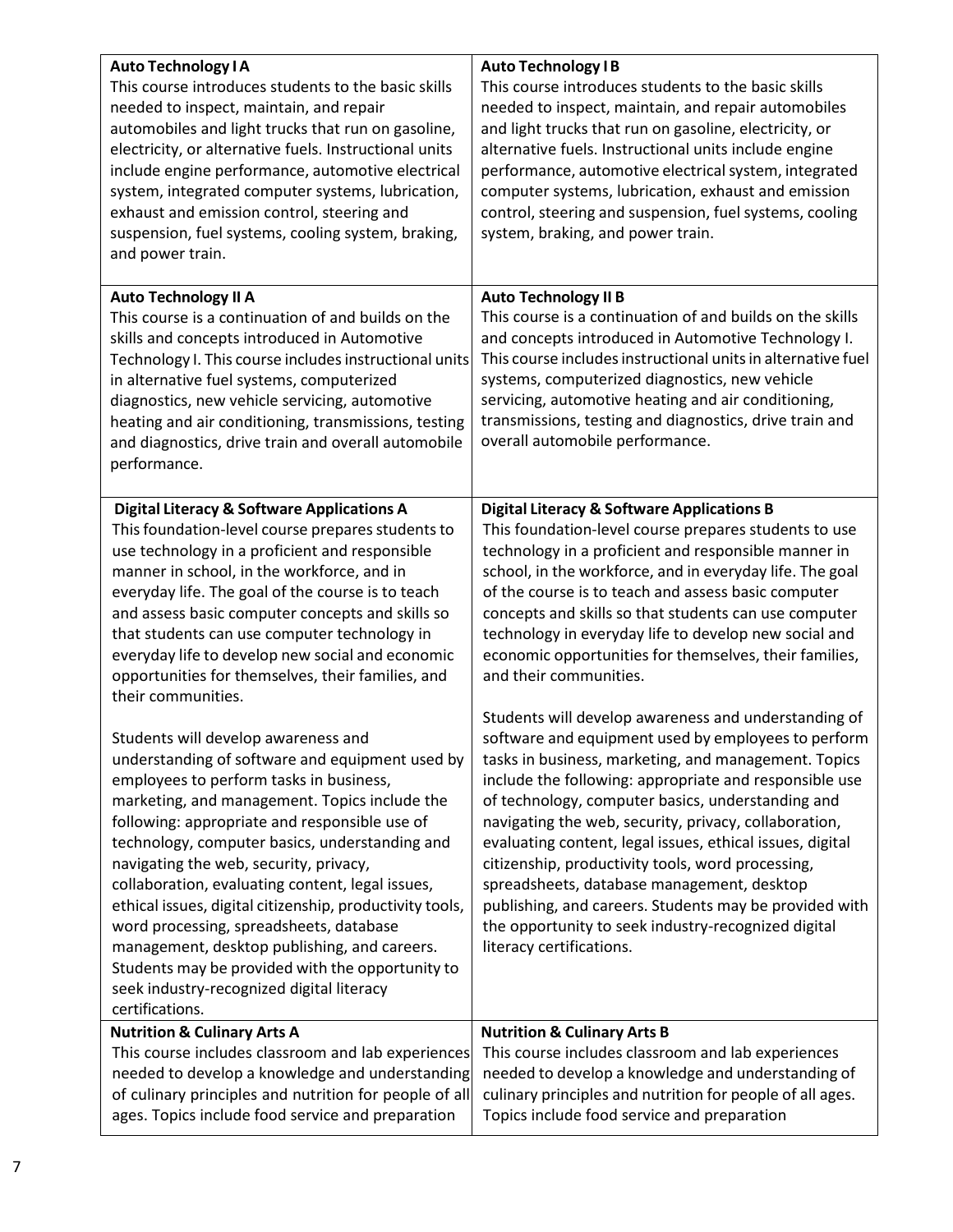| management using the decision-making process;      | management using the decision-making process;              |
|----------------------------------------------------|------------------------------------------------------------|
| meeting basic needs by applying nutrition          | meeting basic needs by applying nutrition concepts;        |
| concepts; meeting health, safety, and sanitation   | meeting health, safety, and sanitation requirements;       |
| requirements; maximizing resources when            | maximizing resources when planning, preparing,             |
| planning, preparing, preserving, and serving food; | preserving, and serving food; applying hospitality skills; |
| applying hospitality skills; analyzing nutritional | analyzing nutritional needs in relation to change; and     |
| needs in relation to change; and careers in        | careers in nutrition and culinary arts.                    |
| nutrition and culinary arts.                       |                                                            |



**Quarter 5 Courses:** Q5 courses are intended for students who did not master all of their skills or topics by the end of quarter 4. These courses are supported by a certified teacher and will be a blend of direct instruction and various online learning platforms. Students will complete any priority missing or not mastered material from quarter 4 to recover semester credit.

Session 1: Tuesday, June 21, 2022 – Tuesday, July 12, 2022 (No school Monday, July 4, 2022) Session 2: Wednesday, July 13, 2022 – Thursday, July 21, 2022 Monday – Thursday from 8:00 am - 1:00 pm

| <b>ENGLISH</b>                                      |                                                                       |  |
|-----------------------------------------------------|-----------------------------------------------------------------------|--|
| English I                                           | English II                                                            |  |
| This freshman-year English course engages students  | Focused on application, this sophomore English course                 |  |
| in literary analysis and inferential evaluation of  | reinforces literary analysis and 21 <sup>st</sup> Century skills with |  |
| great texts, both classic and contemporary.         | superb pieces of literature and literary nonfiction,                  |  |
|                                                     | application e-resources, and educational interactives.                |  |
| <b>English III</b>                                  |                                                                       |  |
| This junior-year English course invites students to |                                                                       |  |
| delve into American literature from early American  |                                                                       |  |
| Indian voices through contemporary works.           |                                                                       |  |
| <b>MATH</b>                                         |                                                                       |  |
| <b>Integrated Math I</b>                            | <b>Integrated Math II</b>                                             |  |
| The course begins with a review of relationships    | This course begins with a brief exploration of radicals               |  |
| between quantities, building from unit conversion   | and polynomials before delving into quadratic                         |  |
| to a study of expressions, equations, and           | expressions, equations, and functions, including a                    |  |
| inequalities. Students contrast linear and          | derivation of the quadratic formula. Students then                    |  |
| exponential relationships, including a study of     | embark on a deep study of the applications of                         |  |
| sequences and applications such as growth and       | probability and develop advanced reasoning skills with                |  |
| decay. Students review one-, two-, and multi-step   | a study of similarity, congruence, and proofs of                      |  |
| equations, formally reasoning about each step       | mathematical theorems. Students explore right                         |  |
| using properties of equality. Students extend this  | triangles with an introduction to right triangle                      |  |
| reasoning to systems of linear equations.           | trigonometry before turning their attention to the                    |  |
|                                                     | geometry of circles and making informal arguments to                  |  |
|                                                     | derive formulas for the volumes of various solids.                    |  |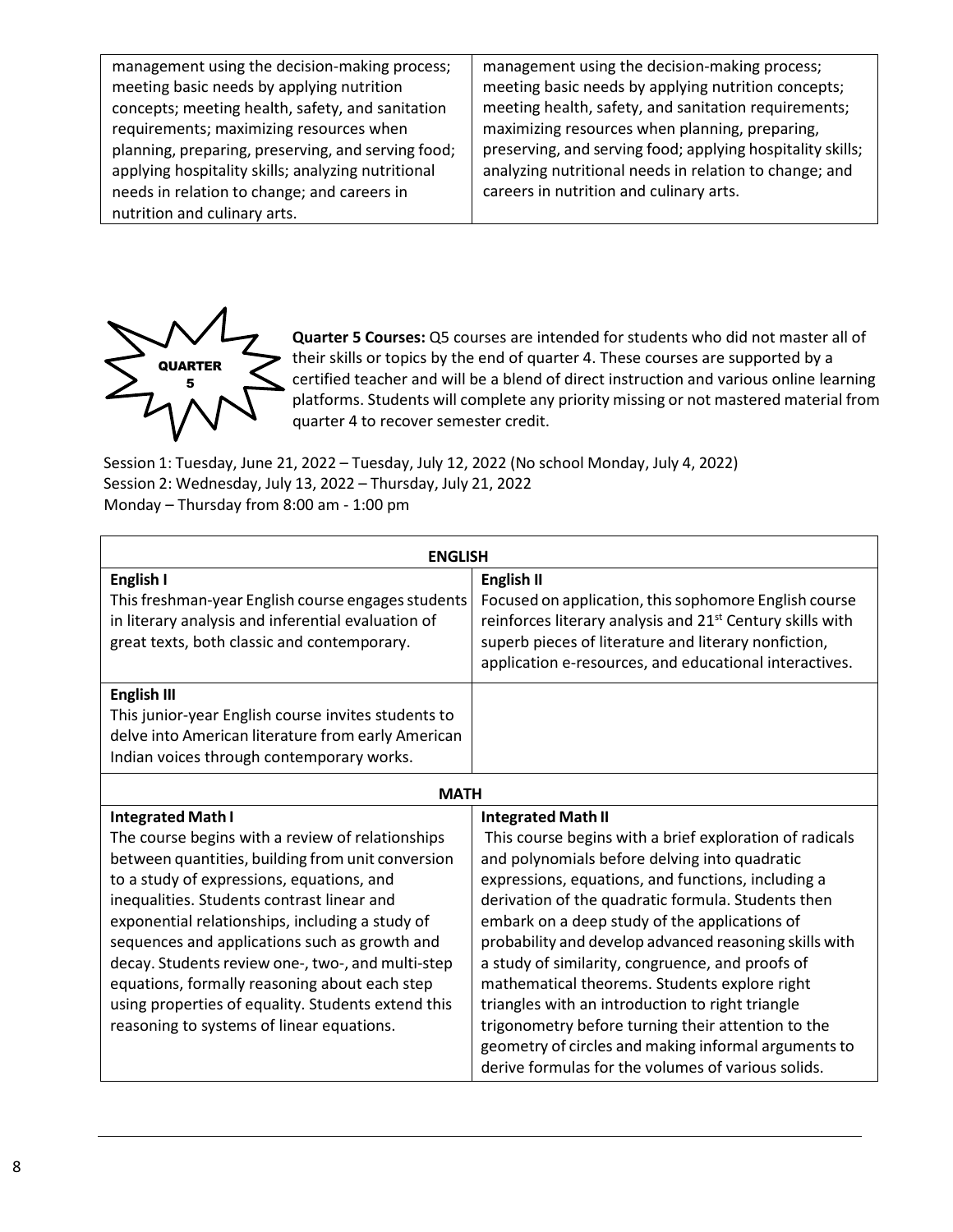| <b>Integrated Math III</b><br>This course synthesizes previous mathematical<br>learning in four focused areas of instruction:<br><b>Statistics</b><br>Polynomial, rational, and radical functions<br>Right-triangle trigonometry<br>Modeling an array of real-world situations with all<br>the types of functions they have studied, including<br>work with logarithms to solve exponential<br>equations. |                                                                                                                                                                                                                                                                                                                                                                                                                                                                                                              |
|-----------------------------------------------------------------------------------------------------------------------------------------------------------------------------------------------------------------------------------------------------------------------------------------------------------------------------------------------------------------------------------------------------------|--------------------------------------------------------------------------------------------------------------------------------------------------------------------------------------------------------------------------------------------------------------------------------------------------------------------------------------------------------------------------------------------------------------------------------------------------------------------------------------------------------------|
|                                                                                                                                                                                                                                                                                                                                                                                                           |                                                                                                                                                                                                                                                                                                                                                                                                                                                                                                              |
| <b>SOCIAL STUDIES</b>                                                                                                                                                                                                                                                                                                                                                                                     |                                                                                                                                                                                                                                                                                                                                                                                                                                                                                                              |
| <b>Black History 365</b><br>This course examines the history, politics,<br>economics, society and/or culture of African<br>Americans in the United States. This course may<br>focus primarily on the history of individuals of<br>African Ancestry and take a more comprehensive<br>approach to studying the contemporary issues<br>affecting African Americans.                                          | <b>U.S. History</b><br>U.S. History I is a course that dynamically explores the<br>people, places, and events that shaped early United<br>States history. This course stretches from the Era of<br>Exploration through the Industrial Revolution, leading<br>students through a careful examination of the defining<br>moments that shaped the nation of today.                                                                                                                                              |
| <b>World Civilizations</b><br>This course provides students with an overview of<br>the history of human society from early civilization<br>to the contemporary period, examining political,<br>economic, social, religious, military, scientific, and<br>cultural developments.                                                                                                                           | IH American Government (PMSA only)<br>This course invites students to broaden their<br>understanding of how economic concepts apply to their<br>everyday lives, including microeconomic and<br>macroeconomic theory and the characteristics of mixed-<br>market economies, the role of government in a free-<br>enterprise system and the global economy, and personal<br>finance strategies. Through-out the course, students<br>apply critical-thinking skills while making practical<br>economic choices. |
| IH Global Studies (PMSA only)<br>From the first civilizations through today's society,<br>students will embark on a more rigorous study of<br>our world's history. Students investigate classical<br>civilizations in the Middle East, Africa, Europe, and<br>Asia while exploring the economic, political, and<br>social revolutions that have transformed human                                         |                                                                                                                                                                                                                                                                                                                                                                                                                                                                                                              |
| history.                                                                                                                                                                                                                                                                                                                                                                                                  |                                                                                                                                                                                                                                                                                                                                                                                                                                                                                                              |
|                                                                                                                                                                                                                                                                                                                                                                                                           | <b>SCIENCE</b>                                                                                                                                                                                                                                                                                                                                                                                                                                                                                               |
| <b>Biology</b><br>Biology is designed to provide information<br>regarding the fundamental concepts of life and life<br>processes. The course includes but is not limited to<br>such topics as cell structure and function, general<br>plant and animal physiology, genetics, and<br>taxonomy.                                                                                                             |                                                                                                                                                                                                                                                                                                                                                                                                                                                                                                              |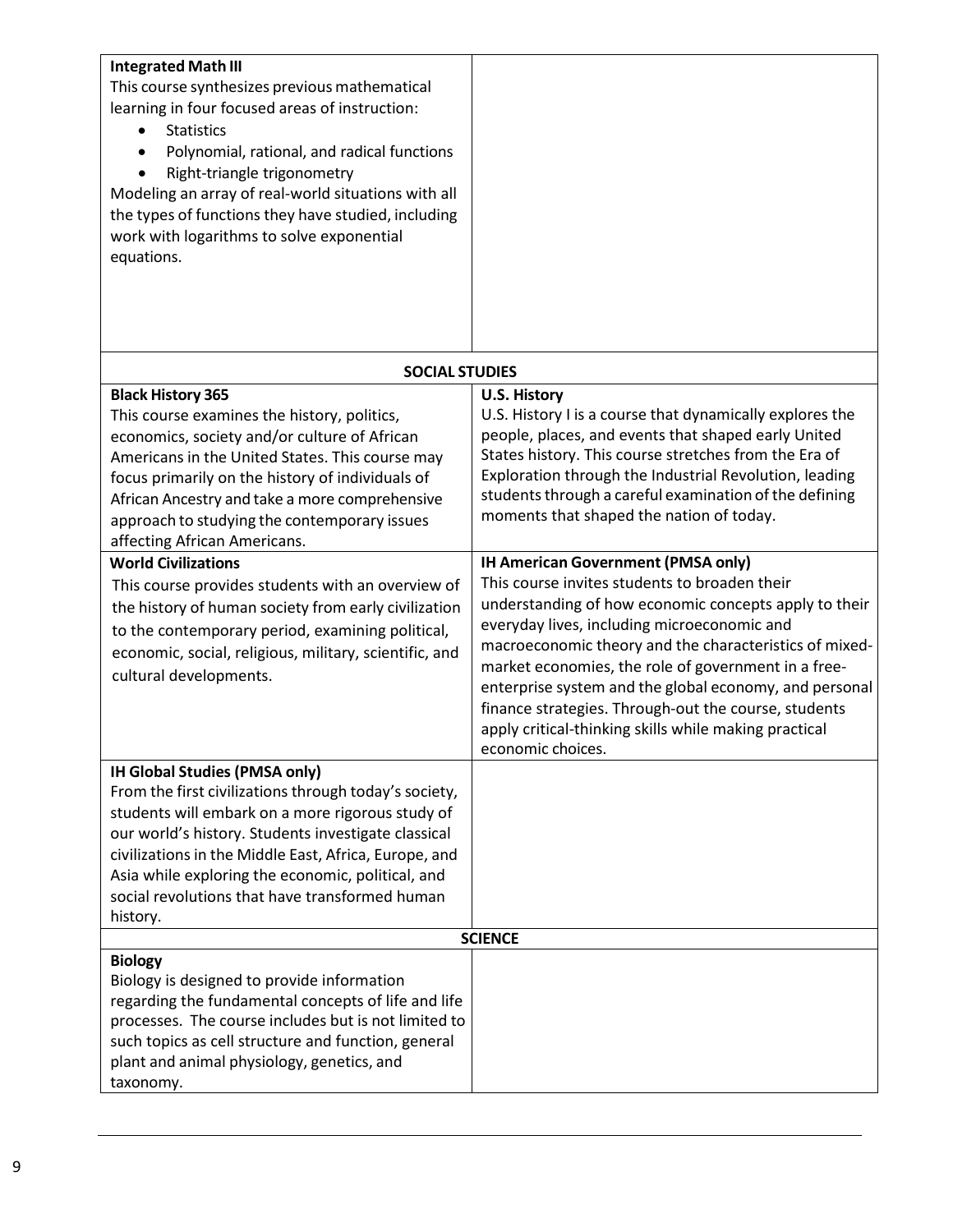

**Original Credit Courses** refer to courses taken for the first time to earn initial credit. Students may take these courses to fulfill graduation program requirements, or for the purposes of enrichment or acceleration. These courses are free to PTHSD209 students. Each course has a fee of \$100.00 for non-PTHS students.

Students are required to attend each day of the summer session onsite. These courses are not self-paced.

Session 1: Tuesday, June 21, 2022 – Tuesday, July 12, 2022 (No school Monday, July 4, 2022) Session 2: Wednesday, July 13, 2022 – Tuesday, August 2, 2022 Monday – Thursday from 8:00 am – 1:00 pm

| <b>ORIGINAL CREDIT COURSE DESCRIPTIONS</b>                 |                                                           |  |
|------------------------------------------------------------|-----------------------------------------------------------|--|
| Accelerated Math I (AMP I) PMSA, PWMSA, PEMSA              | Accelerated Math II (AMP II) PMSA, PWMSA, PEMSA           |  |
| Grade: 10                                                  | Grade: 11                                                 |  |
| Credit: 0.5                                                | Credit: 0.5                                               |  |
| Dates: Tues. June 21 - Tues. July 12, 2022                 | Dates: Tues. June 21 - Tues. July 12, 2022                |  |
| (No school on Mon. July 4, 2022.)                          | (No school on Mon. July 4, 2022.)                         |  |
| AMP I is a required course for future enrollment in the    | AMP II is a required course for continued enrollment      |  |
| International Baccalaureate (IB) Analysis and              | in the International Baccalaureate (IB) Analysis and      |  |
| Approaches Mathematics Course, which IB students           | Approaches Mathematics Course, which IB students          |  |
| take during their Junior and Senior years. It is designed  | take during their Junior and Senior years. It is designed |  |
| to cover content that will prepare students to excel in    | to cover content that will prepare students to excel in   |  |
| high level Diploma Programme math.                         | high level Diploma Programme math.                        |  |
| <b>Black History 365</b>                                   | <b>Driver's Education: Behind the Wheel</b>               |  |
| <b>Grades: 10-12</b>                                       | Grades: 10-12                                             |  |
| Credit: 0.5                                                | Credit: NA                                                |  |
| Dates: Tues. June 21 - Tues. July 12, 2022                 | Dates: Tues. June 21 - Tues. July 12, 2022                |  |
| (No school on Mon. July 4, 2022.)                          | (No school on Mon. July 4, 2022.)                         |  |
| This course examines the history, politics, economics,     | Driver's Education: Behind-the-Wheel instruction is       |  |
| society and/or culture of African Americans in the         | an optional 6-hour course. The permit allows the          |  |
| United States. This course may focus primarily on the      | students to begin the required 50 hours of behind-        |  |
| history of individuals of African Ancestry and take a more | the-wheel instruction with their parents and the 6-       |  |
| comprehensive approach to studying the contemporary        | hour behind-the-wheel school phase.                       |  |
| issues affecting African Americans. This course is also    | Fee: \$175.00                                             |  |
| available in an online format.                             |                                                           |  |
| <b>Consumer Education (East and West only)</b>             | <b>Driver's Education: Classroom</b>                      |  |
| Grades: 10-12                                              | Grades 10-12                                              |  |
| Credit: 0.5                                                | Credit: 0.5                                               |  |
| Dates: Tues. June 21 - Tues. July 12, 2022                 | Dates: Tues. June 21 - Tues. July 12, 2022                |  |
| (No school on Mon. July 4, 2022.)                          | (No school on Mon. July 4, 2022.)                         |  |
| The Consumer Education course provides students with       | To enter the Driver's Education program, students         |  |
| an understanding of the concepts and principles            | must have completed freshman physical education           |  |
| involved in managing one's personal finances. Topics       | and maintained an 80% attendance rate during the          |  |
| include savings and investing, credit, insurance, taxes,   | school year prior to taking this course. The classroom    |  |
| and social security, spending patterns and budget          | phase emphasizes the importance of students               |  |
| planning, contracts, and consumer protection.              | developing desirable attitudes toward the                 |  |
|                                                            | responsibilities associated with the operation of a       |  |
|                                                            | vehicle. At the end of this course, students will receive |  |
|                                                            | their permit, which must be held nine (9) months before   |  |
|                                                            | they can be issued a license.                             |  |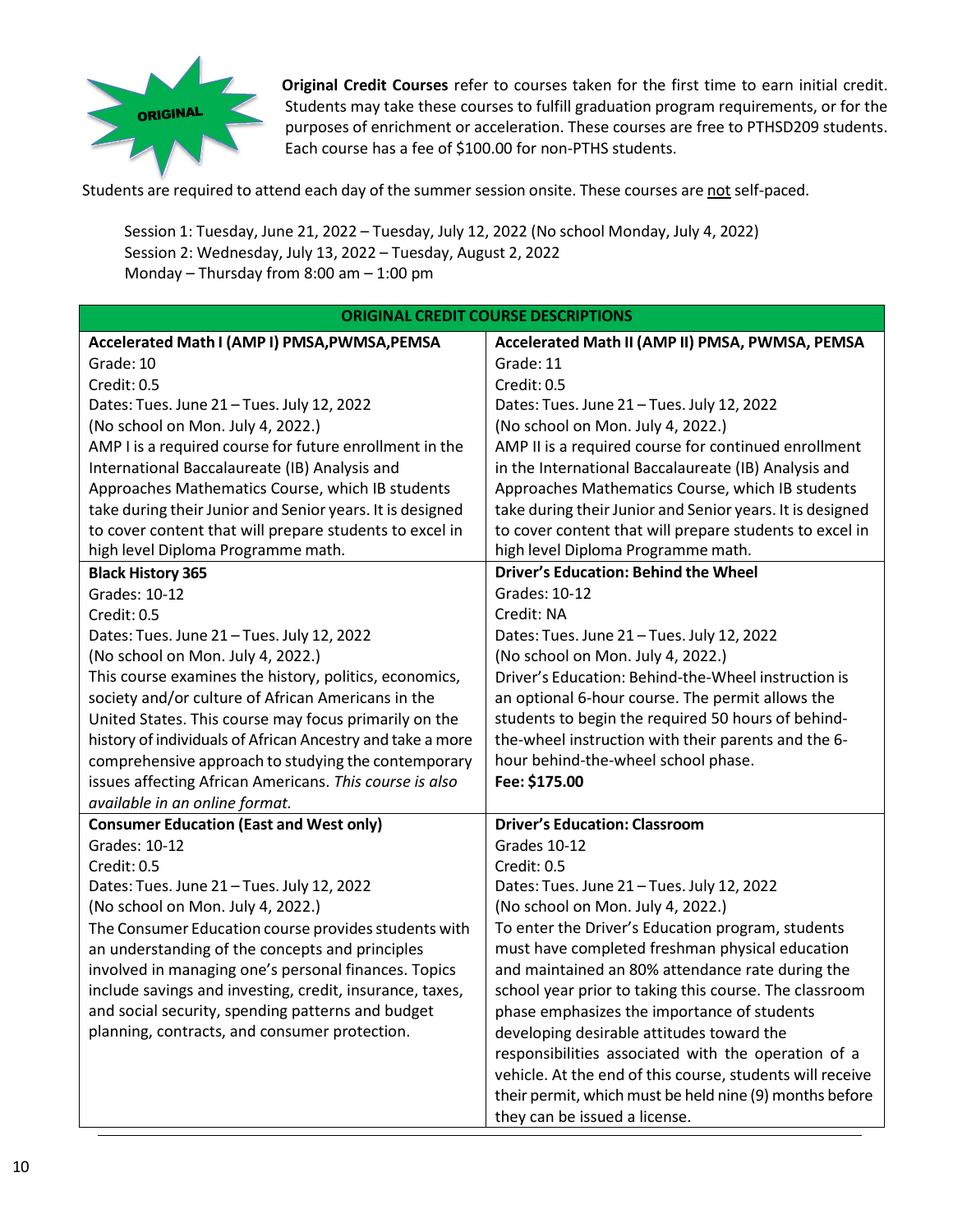| <b>Music History/Appreciation A</b>                                  | <b>Music History/Appreciation B</b>                      |
|----------------------------------------------------------------------|----------------------------------------------------------|
| Grades: 9-12                                                         | Grades: 9-12                                             |
| Credit: 0.5                                                          | Credit: 0.5                                              |
| Dates: Tues. June 21, 2022 - Tues. July 12, 2022                     | Dates: Wed. July 13 - Tues. Aug. 2, 2022                 |
| (No school on Mon. July 4, 2022.)                                    | This course surveys different musical styles and         |
| This course surveys different musical styles and periods             | periods with the intent of increasing students'          |
| with the intent of increasing students' enjoyment of                 | enjoyment of musical styles and/or developing their      |
| musical styles and/or developing their artistic or                   | artistic or technical judgment. This course may also     |
| technical judgment. This course may also focus on                    | focus on developing an understanding of a particular     |
| developing an understanding of a particular style or                 | style or period. This course is designed to help         |
| period. This course is designed to help students explore             | students explore the world of music and develop an       |
| the world of music and develop an understanding of the               | understanding of the role music plays in their lives.    |
| role music plays in their lives.                                     |                                                          |
| Visual Arts 1 A (PMSA only)                                          | Visual Arts 1 B (PMSA only)                              |
| Grade: 9-12                                                          | Grade: 9-12                                              |
| Credit: 0.5                                                          | Credit: 0.5                                              |
| Dates: Tues. June 21 - Tues. July 12, 2022                           | Dates: Wed. July 13 - Tues. Aug. 2, 2022                 |
| (No school on Mon. July 4, 2022.)                                    | This course focuses on the elements and principles of    |
| This course focuses on the elements and principles of                | design and composition. Students will participate in a   |
| design and composition. Students will participate in a               | variety of studio activities, which may include (but are |
| variety of studio activities, which may include (but are             | not limited to) drawing, painting, ceramics, and         |
| not limited to) drawing, painting, ceramics, and collage.            | collage. Skills and knowledge are further developed      |
| Skills and knowledge are further developed through art               | through art criticism, art history, and aesthetics.      |
| criticism, art history, and aesthetics.                              |                                                          |
|                                                                      |                                                          |
| <b>Pre-Calculus A</b>                                                | <b>Pre-Calculus B</b>                                    |
| Grade: 9-12                                                          | Grade: 9-12                                              |
| Credit: 0.5                                                          | Credit: 0.5                                              |
| Dates: Tues. June 21 - Tues. July 12, 2022                           | Dates: Wed. July 13 - Tues. Aug. 2, 2022                 |
| (No school on Mon. July 4, 2022.)                                    | With an emphasis on function families and their          |
| With an emphasis on function families and their                      | representations, Pre-calculus is a thoughtful            |
| representations, Pre-calculus is a thoughtful                        | introduction to advanced studies leading to calculus.    |
| introduction to advanced studies leading to calculus.                | The course briefly reviews linear equations,             |
| The course briefly reviews linear equations,                         | inequalities, and systems and moves purposefully into    |
| inequalities, and systems and moves purposefully into                | the study of functions. Students then discover the       |
| the study of functions. Students then discover the                   | nature of graphs and deepen their understanding of       |
| nature of graphs and deepen their understanding of                   | polynomial, rational, exponential, and logarithmic       |
| polynomial, rational, exponential, and logarithmic                   | functions.                                               |
| functions.                                                           |                                                          |
| <b>Newcomer Communication (EL)</b>                                   |                                                          |
| Grades 9-12                                                          |                                                          |
| Credit: 0.5                                                          |                                                          |
| Dates: Tues. June 21 - Tues. July 12, 2022                           |                                                          |
| This course is for students new to the United States and             |                                                          |
| focuses on the application of written and oral                       |                                                          |
| communication skills through a variety of formal and                 |                                                          |
| informal experiences. This course is performance- based              |                                                          |
| and emphasizes effective interpersonal and team-<br>building skills. |                                                          |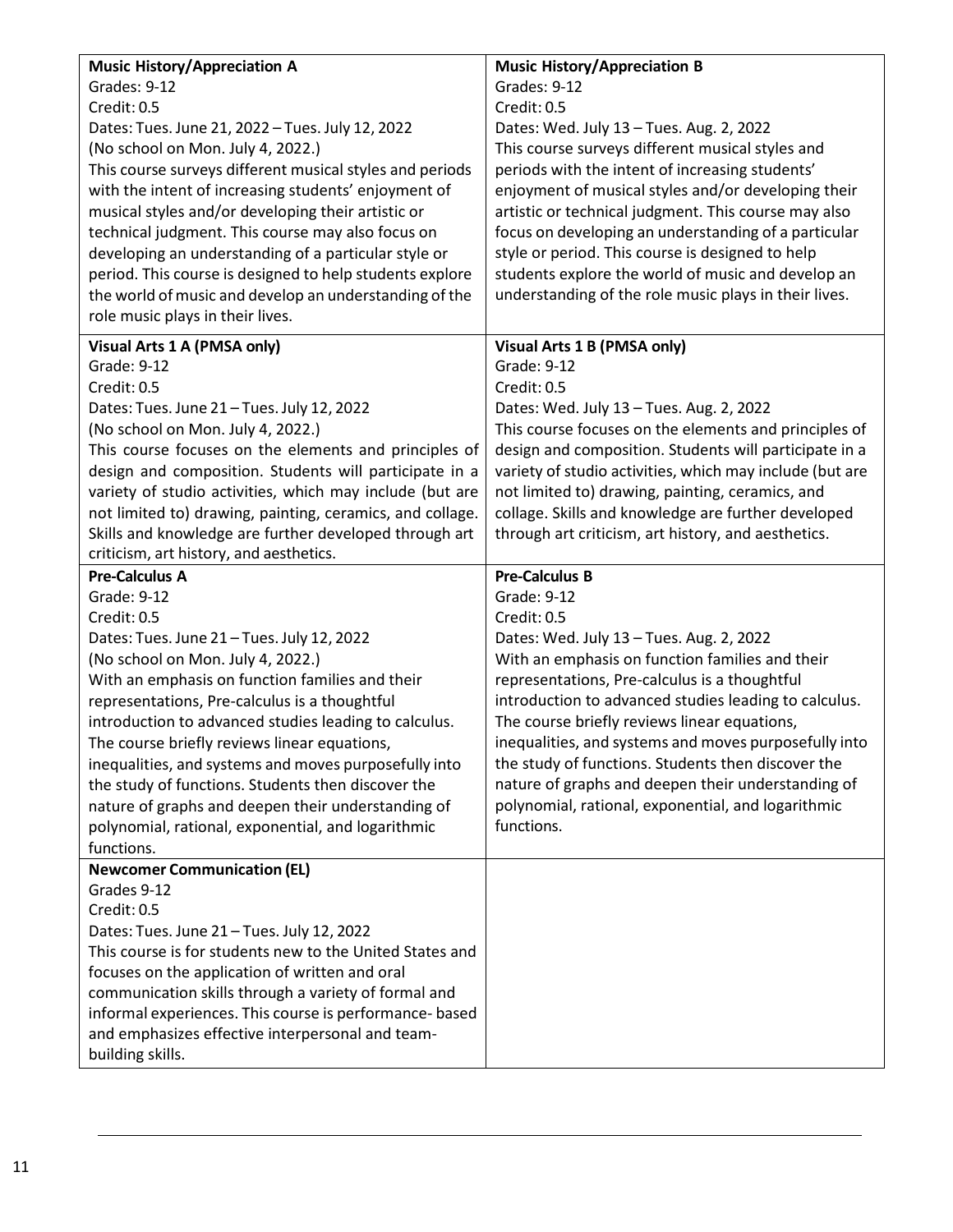

**Enrichment Opportunities** are designed to provide new skills in a fun, interactive environment.

| <b>ENRICHMENT OPPORTUNITIES DESCRIPTIONS</b>                                                                                                                                                                                                                                                                                                                                                                                                                                                                                                                                                                                                                                                                                                                                                                                                                                                                                                                                                                                                                                                                              |                                                                                                                                                                                                                                                                                                                                                                                                                                                                                                                                                                                                                                                                                                                                                                                                                                                                                                                                                                                                                                                                                                                                                                                                                                                                                                                                                                                                    |  |
|---------------------------------------------------------------------------------------------------------------------------------------------------------------------------------------------------------------------------------------------------------------------------------------------------------------------------------------------------------------------------------------------------------------------------------------------------------------------------------------------------------------------------------------------------------------------------------------------------------------------------------------------------------------------------------------------------------------------------------------------------------------------------------------------------------------------------------------------------------------------------------------------------------------------------------------------------------------------------------------------------------------------------------------------------------------------------------------------------------------------------|----------------------------------------------------------------------------------------------------------------------------------------------------------------------------------------------------------------------------------------------------------------------------------------------------------------------------------------------------------------------------------------------------------------------------------------------------------------------------------------------------------------------------------------------------------------------------------------------------------------------------------------------------------------------------------------------------------------------------------------------------------------------------------------------------------------------------------------------------------------------------------------------------------------------------------------------------------------------------------------------------------------------------------------------------------------------------------------------------------------------------------------------------------------------------------------------------------------------------------------------------------------------------------------------------------------------------------------------------------------------------------------------------|--|
| <b>Summer Band Camp</b><br>This is an enrichment opportunity for any student<br>who would like further practice with their musical<br>instrument. No experience is necessary. All are<br>welcome. Contact Mr. Cletis Seals, Band Director at<br>cseals@pths209.org<br><b>Summer Freshmen Connection</b><br>Freshmen Connection makes the transition to high<br>school easier and takes some of the unknowns out of<br>the high school experience. The fun and free program<br>offers rising ninth grade students the opportunity to<br>get acquainted with the high school experience. This<br>program is offered district-wide and is a great way to<br>learn about high school. Freshmen Connection will<br>give students the opportunity to:<br>Meet school staff<br>Learn school expectations and graduation<br>٠<br>requirements<br>Learn techniques for coping with stress<br>٠<br>Experience fun and educational field trips<br>٠<br>Instruction in math and English<br>$\bullet$<br>Guidance on preparing for college and<br>٠<br>careers<br>Participants in this program must be rising ninth<br>grade students. | <b>Summer Sports Camp</b><br>This is an enrichment opportunity for any student<br>who would like to participate in team sports over<br>the summer. A variety of games will be played. All<br>levels of athletic talent are welcome. See links<br>below for further information.<br>https://il.8to18.com/provisoeast/home<br>https://il.8to18.com/ProvisoWest/home<br><b>PATH Upward Bound Program</b><br>The U. S Department of Education funds the<br>Pursuing Academics Through High School (PATH)<br>Upward Bound Program. The program's purpose is<br>to increase the high school graduation rate for<br>participants and prepare them to pursue and<br>graduate from institutions of higher learning. Low<br>income students whose parents have not earned a<br>bachelor's degree are eligible to participate in the<br>PATH Upward Bound program.<br>Six (6) week Summer Session attend classes,<br>$\bullet$<br>STEM, seminars, and cultural activities.<br>Summer Instruction in STEM-based curriculum<br>$\bullet$<br>Weekly activities outside the classroom feature<br>$\bullet$<br><b>STEM-related careers</b><br>Participants engage in 1 period of math & 1 in<br>science daily (Mon.-Thurs.) Math instruction focuses<br>on strengthening participants' skills in high school<br>algebra, geometry, trigonometry, and calculus.<br>Science courses expand participants knowledge in |  |
|                                                                                                                                                                                                                                                                                                                                                                                                                                                                                                                                                                                                                                                                                                                                                                                                                                                                                                                                                                                                                                                                                                                           | Biology, Chemistry, and Physics. Participants must<br>be enrolled in grades 10-11                                                                                                                                                                                                                                                                                                                                                                                                                                                                                                                                                                                                                                                                                                                                                                                                                                                                                                                                                                                                                                                                                                                                                                                                                                                                                                                  |  |
| <b>Summer Museum Tour</b><br>This is an enrichment opportunity for any student<br>who would like to visit the many amazing museums in<br>the Chicago area. Participants will view a variety of<br>historical and cultural artifacts around the city. All are<br>welcome.                                                                                                                                                                                                                                                                                                                                                                                                                                                                                                                                                                                                                                                                                                                                                                                                                                                  | <b>Summer Reading Workshop Series</b><br>To be held at at Bellwood Library, students will<br>spend time exploring books for teens as well as<br>graphic novels and memoirs to check out with their<br>new library card. They will have the opportunity to<br>read their selected book independently and practice<br>literacy skills in small groups. This workshop series is<br>inclusive of those who love to read, those who have<br>sturggled with reading, and everyone in between.<br>Lots of support will be provided. All are welcome.<br>Workshop#1: 6/27-6/30 from 9am-Noon OR 1-4pm<br>Workshop#2: 7/25-7/28 from 9am-Noon OR 1-4pm                                                                                                                                                                                                                                                                                                                                                                                                                                                                                                                                                                                                                                                                                                                                                      |  |